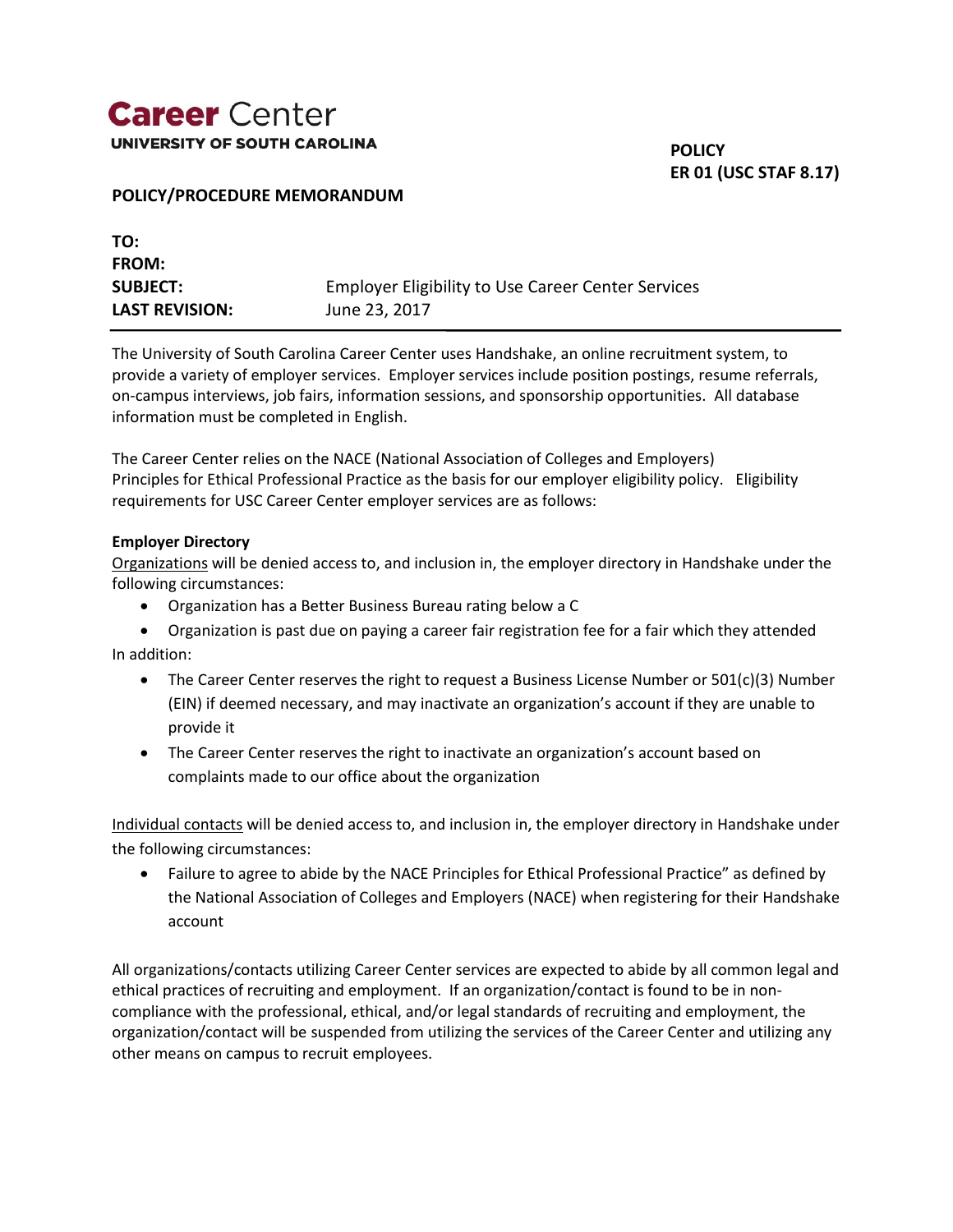### **Career** Center **UNIVERSITY OF SOUTH CAROLINA**

### **POLICY/PROCEDURE MEMORANDUM**

Reinstatement of an organization or contact to the Employer Directory will be determined by the Career Center on a case-by-case basis.

#### **Position Postings**

Handshake allows for the posting of the following types of positions: full-time job, on-campus student employment, internship, co-op, experiential learning, and fellowship. Postings are not allowed at USC under the following circumstances:

- Any organization who is denied access to the Handshake employer directory
- Positions in adult entertainment and escort services
- Solicitations for paid donors (i.e. blood donors, organ donors, egg/sperm donors)
- Payment to students who take course lecture notes/prepare study guides for USC academic courses

Third-party recruiters are permitted to post positions, but must meet additional requirements. (See [www.sc.edu/career/.](http://www.sc.edu/career/) Click on About the Career Center ---> Policies)*.* (Note: Temporary agencies/staffing services, outsourcing contractors or leasing agencies are considered to be employers, not third-party recruiters.)

#### **Resume Referrals**

Employer contacts have access to search the resume database in Handshake. Access to the resume database is not allowed under the following circumstances:

- Any organization or contact who is denied access to the Handshake employer directory
- Any organization who is ineligible to post positions
- Third-party recruiters are subject to additional guidelines. (Se[e www.sc.edu/career/.](http://www.sc.edu/career/) Click on About the Career Center ---> Policies). (Note: Temporary agencies/staffing services, outsourcing contractors or leasing agencies are considered to be employers, not third-party recruiters.)

Additionally, the Career Center can assist employers with resume collection if needed. Career Center resume collection is not allowed under the following circumstances:

- Any organization or contact who is denied access to the Handshake employer directory
- Any organization who is ineligible to post positions

#### **On-Campus Interviews**

On-campus interviews are not allowed under the following circumstances:

- Any organization or contact who is denied access to the Handshake employer directory
- Any organization who is ineligible to post positions
- Third-party recruiters are subject to additional guidelines. (Se[e www.sc.edu/career/.](http://www.sc.edu/career/) Click on About the Career Center ---> Policies). (Note: Temporary agencies/staffing services, outsourcing contractors or leasing agencies are considered to be employers, not third-party recruiters.)